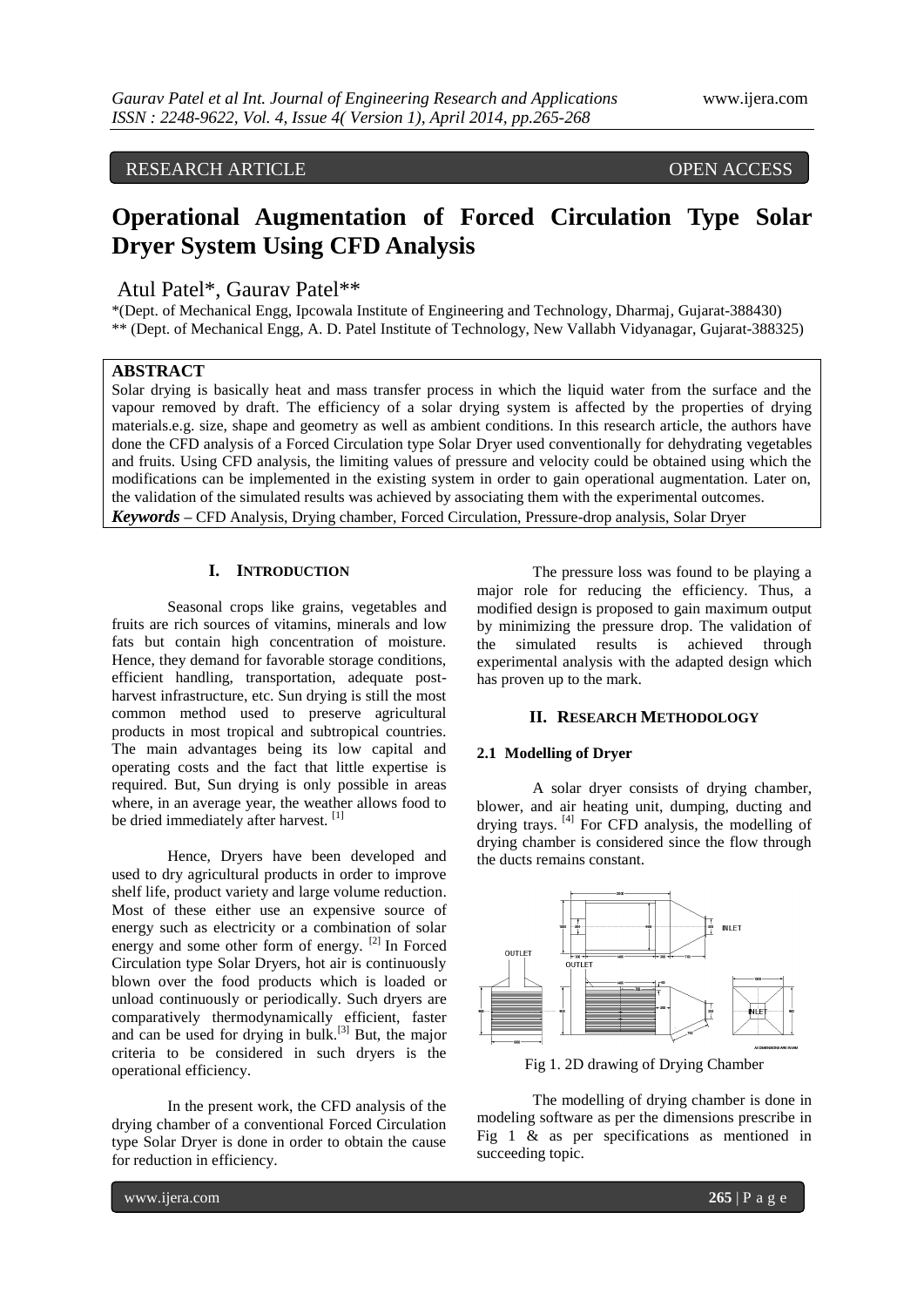

Fig 2. 3D Model of Drying Chamber

## **2.2 Drying Chamber Specifications**

The indorsed specifications of drying chamber are as follows:

|                     | Outer Body            | Aluminum Iron Sheet      |
|---------------------|-----------------------|--------------------------|
|                     |                       | $(26$ SWG)               |
|                     | Inner Body            | SS 304 (1.5 mm)          |
|                     | Tray                  | SS 304 (0.6 mm)          |
|                     | Material Chamber Door | SS 304 (2.0 mm)          |
|                     | Insulator             | Rockwool Slabs           |
|                     |                       | (Two layers of 50 mm     |
|                     |                       | thick, 48 kg / cu. meter |
|                     |                       | density)                 |
| Consecutive<br>Tray |                       | $25 \text{ mm}$          |
| Spacing             |                       |                          |
| No: of Trays        |                       | 16                       |
| Size of each tray   |                       | 600 x 1000 x 20 mm       |

Table 1. Drying Chamber Specifications

#### **2.3 CFD Modelling**

Inner volume is also created in the modeling software as shown in fig.3 for CFD analysis.



Fig 3. Inner volume of drying chamber

As the volume is symmetrical, only half volume is considered for analysis. After creation of inner volume, boundary conditions are applied as shown in fig 4.  $^{[5]}$ 



Fig 4. Boundary conditions

After applying boundary conditions, meshing of the inner volume is carried out by Finite Volume Method.

## **2.4 Meshing**

Herein, ANSYS GAMBIT 2.3.16 is used for the meshing. The meshing parameters are taken as per the following:

| Table 2. Mesh Specifications |  |  |  |
|------------------------------|--|--|--|
|------------------------------|--|--|--|

| <b>Entity</b>               |             |
|-----------------------------|-------------|
| Mesh type                   | Unmapped    |
| Type of elements            | Tetrahedral |
| No of Nodes                 | 4367        |
| No of Tetrahedral Cells     | 15041       |
| Interior faces              | 26262       |
| <b>Wall Faces</b>           | 6770        |
| <b>Velocity Inlet Faces</b> | 14          |
| <b>Outflow Faces</b>        | 14          |



Fig 5. Meshing of drying chamber

After the mesh generation, CFD analysis is performed as per the different specifications mentioned in previous topic.

www.ijera.com **266** | P a g e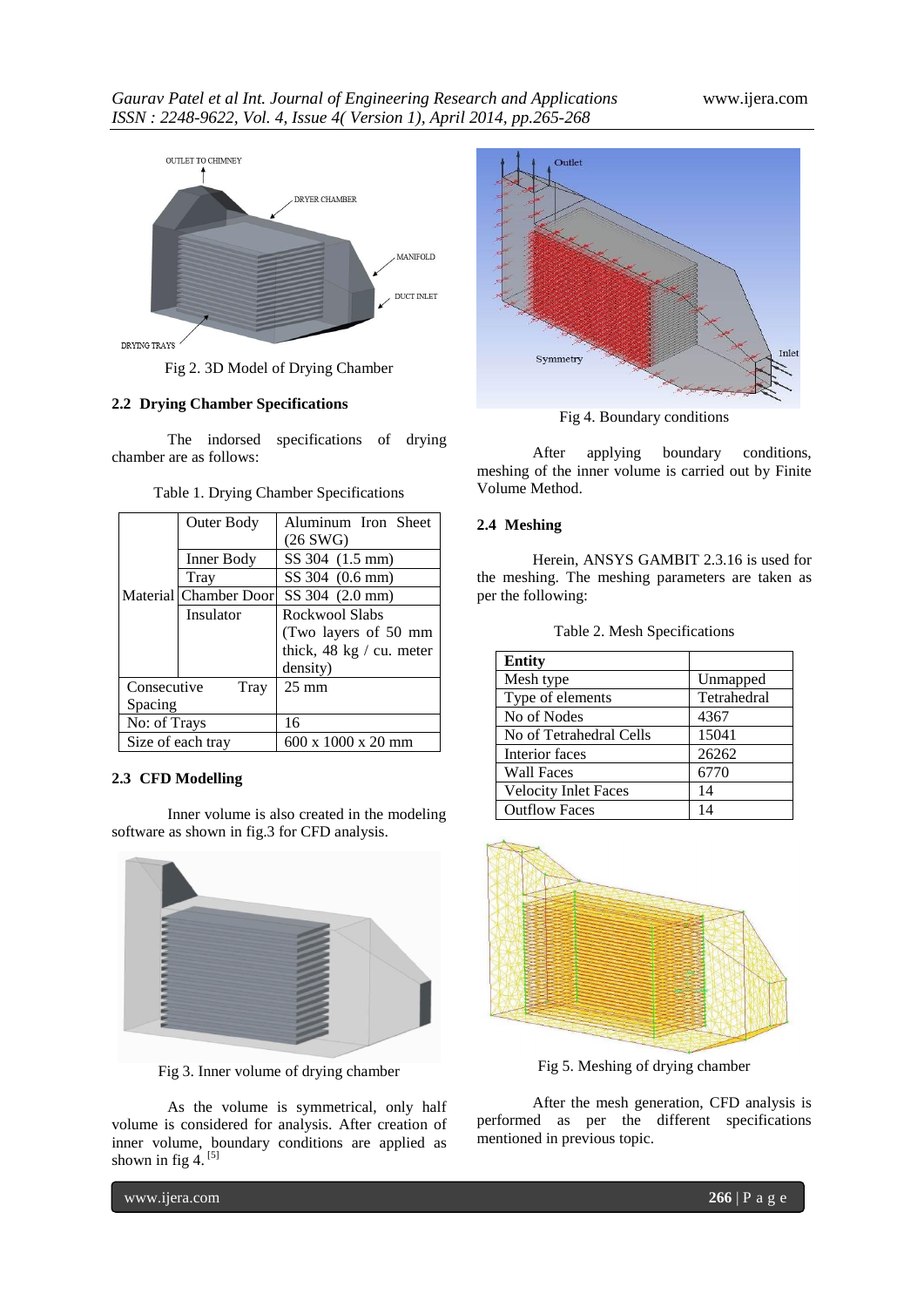## **2.5 CFD Analysis**

In CFD analysis, following criteria is considered for simulation:

| <b>Model Specifications</b>                |                     |  |  |  |
|--------------------------------------------|---------------------|--|--|--|
| Design                                     |                     |  |  |  |
| Simulation Type                            | $3 - D$ , Steady    |  |  |  |
| Solver Type                                | Density based       |  |  |  |
| <b>Gradient Type</b>                       | Green – Gauss       |  |  |  |
|                                            | Node based          |  |  |  |
| <b>Fluid Specifications</b>                |                     |  |  |  |
| Type                                       | Air (fluid)         |  |  |  |
| Density                                    | $1.225$ Kg / m3     |  |  |  |
| Sp. Heat (Cp)                              | $1.006$ KJ / kg K   |  |  |  |
| <b>Dynamic Viscosity</b>                   | 1.78e-05 Kg / m s   |  |  |  |
| <b>Thermal Conductivity</b>                | 0.0242 w/m K        |  |  |  |
| <b>Operating Parameters Specifications</b> |                     |  |  |  |
| Operating pressure                         | 253.27 Pascal       |  |  |  |
|                                            | $(25.82$ mm of      |  |  |  |
|                                            | water)              |  |  |  |
| Operating temperature                      | 333 K $(60 \Box C)$ |  |  |  |
| Inlet velocity                             | $32.22 \text{ m/s}$ |  |  |  |

Table 3. CFD Specifications

After performing the simulations as per the prescribed condition of air flow through dryer chamber, the characteristics of flow-fields are analyzed.

#### **III. EXPERIMENTATION**

In order to carry out experimental work forced convection solar dryer is constructed and fabricated by using the material described in Table 1.

The construction of drying chamber is shown in the figure given below.



Fig 6. Drying chamber unit



Fig 7. Power Control Unit of Solar Dryer

As shown in the above figure a control panel is provided for the solar dryer which consists of 6 channel temperature scanner to indicate temperature sequentially and to monitor it, an ammeter to measure current and a voltmeter to measure voltage for each blower. Auto / Manual selector switch is available to select the blower operation mode. RH sensor & controller with memory (we can indicate the RH on panel as well as record in memory) are also provided. A temperature controller, load cell to indicate the weight, air flow measurement and its indication and pressure gauges for different locations to check pressure drop are provided in control system.<sup>[6]</sup>

During experimentation, the pressure drop is measured at different flow rates which are achieved by controlling the speed of the blower.

## **IV. RESULTS AND DISCUSSION**

The results obtained by simulation are compared with those obtained during experimentation.

## **4.1 Pressure Distribution**



Fig 8. Pressure Distributions of Design

www.ijera.com **267** | P a g e